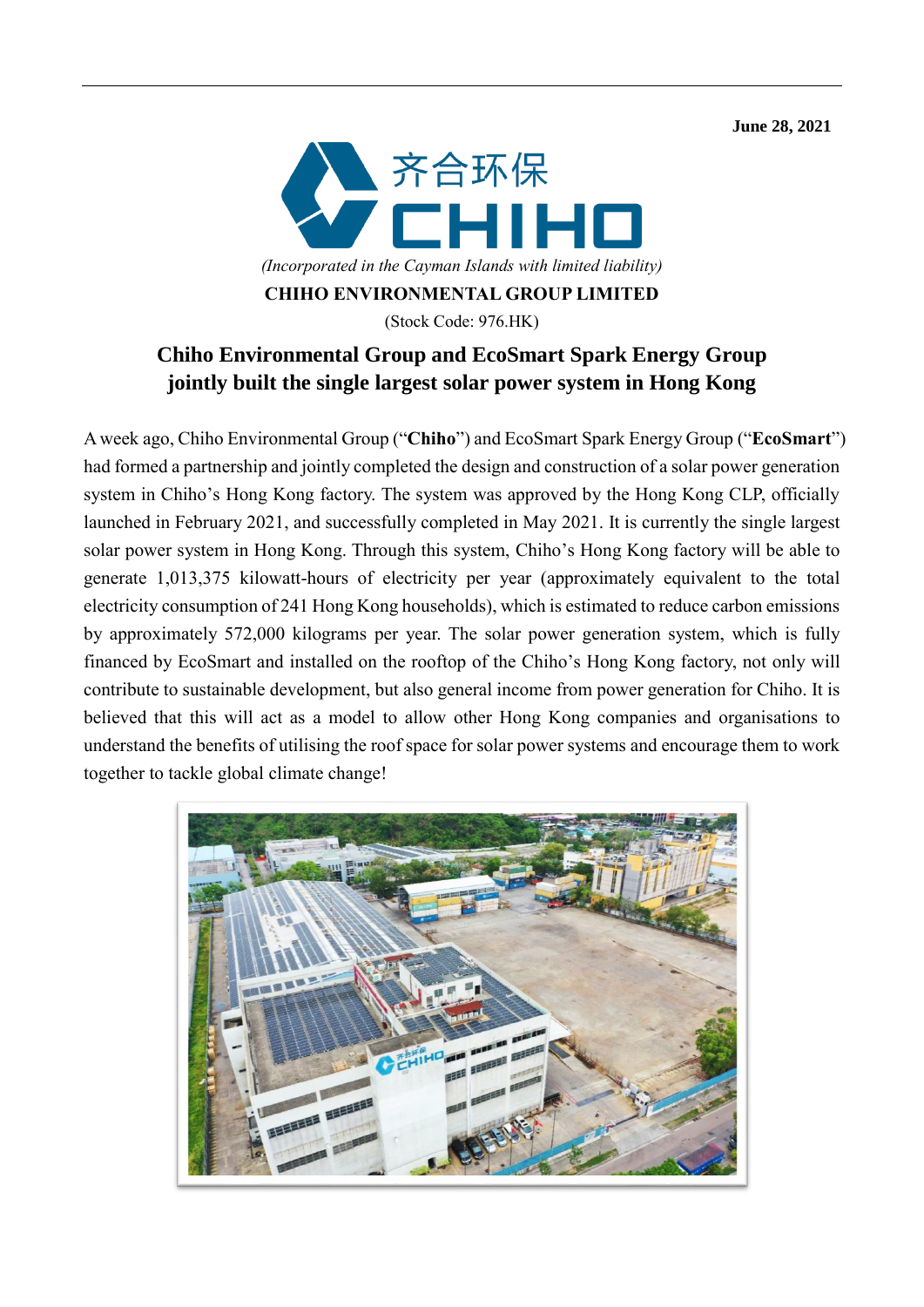Mr. Huang Ting, the Managing Director and Chief Operating Officer of Chiho Greater China region, mentioned that: Chiho has always been a practitioner of green development and is ware of the benefits of photovoltaic power generation on green development. The Group's factory in Taizhou, China has built photovoltaic power generation facilities of approximately 126,700 square meters with a capacity of 10.56MW, which not only plays a vital role in energy saving and emission reduction, but also brings economic and environmental benefits. The installation and construction of the solar power generation system in the Group's Hong Kong factory further embodies the corporate mission of Chiho to promote energy conservation, environmental protection, and low-carbon development.

Mr. Samson Lui, the General Manager of Chiho Eco Protection Limited, a wholly owned subsidiary of Chiho, said: Chiho's vision is to actively promote sustainable development, build an environmentally friendly world, and is committed to becoming a global circular economy solution partner.



At the same time, Mr. Samson Lui expressed his sincere gratitude to all units and individuals who participated in this project. The solar power generation system designed by EcoSmart for Chiho's Hong Kong factory uses the South Korean LG solar panels which is regarded as the highest-energy solar panel on the market. It is highly resistant to strong winds, reducing performance degradation, and its optical coating also helps reduce energy loss at high temperatures. In addition, it is incorporated with the most advanced Internet of Things ("IoT") technology Enerwise real-time detection system,